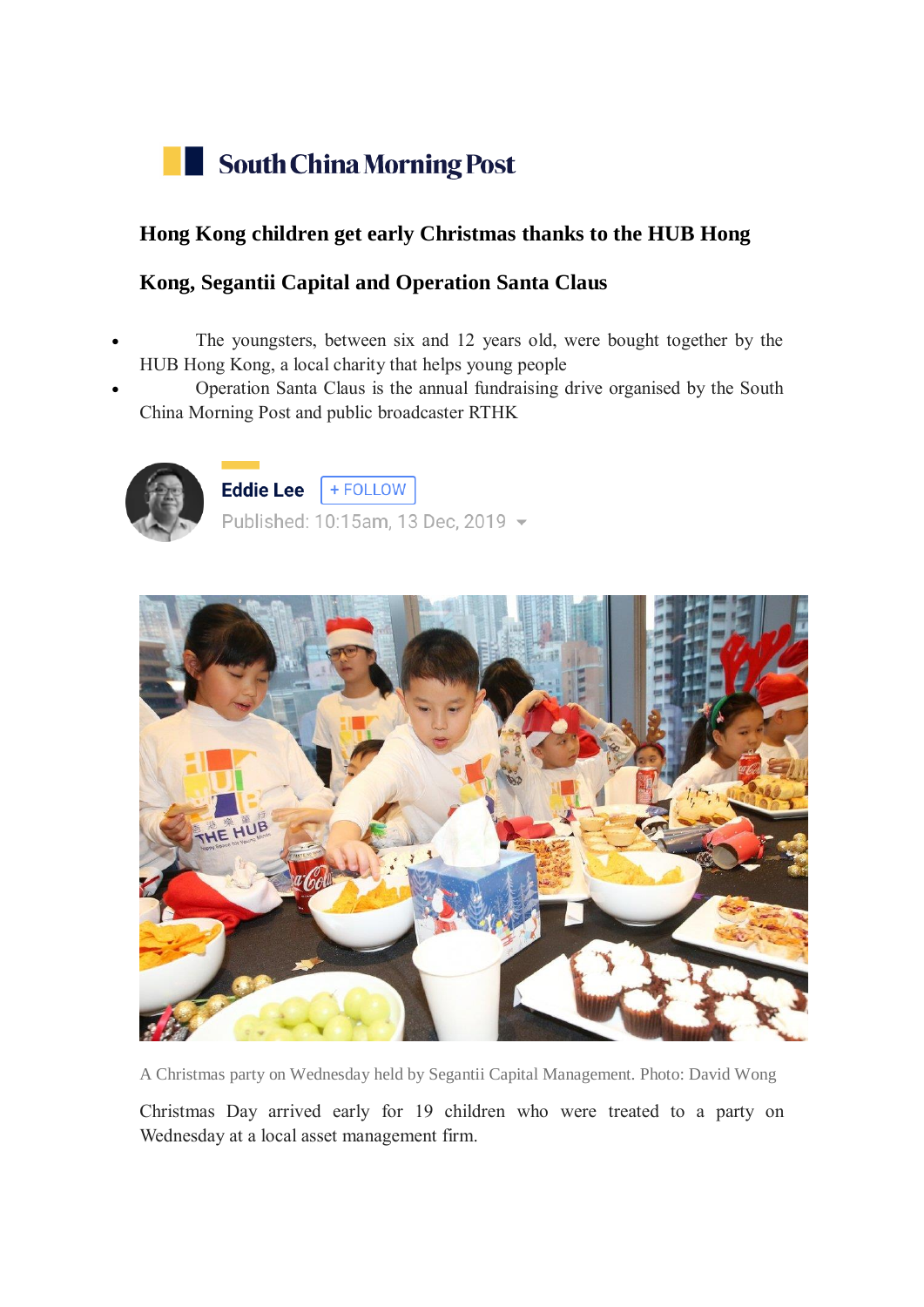The youngsters, between six and 12 years old, were brought together by the HUB Hong Kong, a charity that organises classes and empowerment programmes for young people.

The festive celebration, which included snacks and gifts, was provided by Segantii Capital Management, an institutional asset management firm.

Segantii does more than bring holiday cheer: the company has helped many disadvantaged Hongkongers by supporting Operation Santa Claus, the annual fundraising drive organised by the *South China Morning Post* and public broadcaster RTHK.

This year, the HUB Hong Kong was one of the beneficiaries of Operation Santa Claus.

Kurt Ersoy, chief executive officer of Segantii, commended the efficiency and focus of the year-end charity campaign.



The staff of Segantii Capital join a Christmas party with local children on Wednesday. Photo: David Wong

"It provides publicity for small charities," Ersoy said. "It gives the Segantii team, which is based in Hong Kong, a chance to see the good work being done here and to give something back to the Hong Kong community."